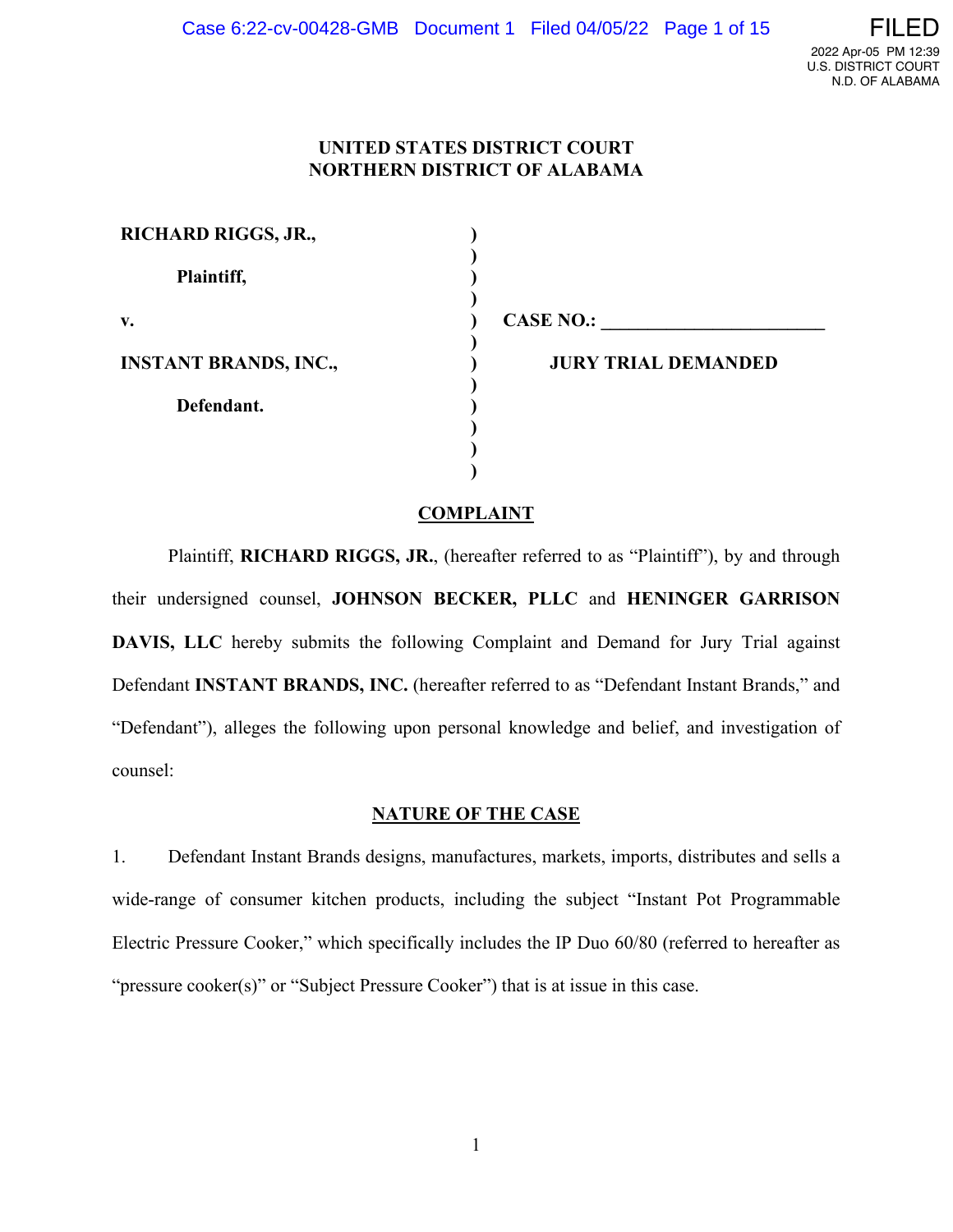# PRESSURE COOKER LITIGATION

Meet Our Pressure Cooker

Combined, they have over 55 years



# Join the hundreds of people holding manufacturers accountable for defective and unsafe pressure cookers by asserting your pressure cooker personal injury claim.

Pressure cooker manufacturers market their products as a quick, healthy and safe way to cook. However, the reality is that many of the pressure cookers on the market have serious design flaws that can lead to severe malfunctions. These malfunctions can cause steam and scalding hot liquids and food to explode out of the pressure cooker, burning the user and anyone nearby.

The pressure cooker litigation team at Johnson Becker is experienced at holding manufacturers responsible for defective products. Over the last four years, Johnson Becker has represented over 500 people in more than 40 states who have been burned by exploding pressure cookers. In addition, we have handled pressure cooker cases against virtually all of the major name-brand manufacturers.

Each pressure cooker lawsuit is dependent on its own unique facts, but our firm continues to successfully file lawsuits against the manufacturers of defective pressure cookers and obtain settlements for our clients. We believe that holding manufacturers responsible for our clients' injuries not only helps our clients, but prevents future injuries by forcing manufacturers to evaluate and improve the safety of their products.



 "Johnson Becker was so helpful and easy to work with. They were always immediately available to answer my questions and they kept me up to date every step of the way. All the staff were extremely compassionate and professional. If you need a firm to handle your litigation, I highly recommend Johnson Becker." -*Sandy F.* 

"My experience with Johnson and Becker especially working with Mr Adam and Mr Mike has been beyond explainable. They are an amazing team. Mr Adam has been in touch with me throughout the whole process, never left me wondering. This law firm has worked with me to get the best results and … everything they said they would do, they did it. I would highly recommend them to anyone who needs a great law firm." - Brenika L.

 "The service we received from Adam Kress and his team was outstanding. We came away feeling like we had a new friend. Our biggest surprise was that this company not only works on getting money for their clients, they actually care about getting unsafe products off the market. Thanks Johnson and Becker for making us feel like we helped make the world a little safer!" *-Ken C.*

# of experience holding manufacturers accountable when they choose to put profits over safety.

Attorneys:

#### Michael Johnson

is a founding partner of Johnson Becker and the Co-Chair of its Consumer Products and Mass Tort Departments. Michael exclusively represents individuals across



the country injured by defective and dangerous products, with an emphasis on consumer goods. Michael has battled major product manufacturers at trial, in the appellate courts, and all the way to the U.S. Supreme Court.

#### Kenneth Pearson

is a partner at Johnson Becker. A graduate of Harvard Law School, Ken began his career representing product manufacturers. He now draws on that experience to exclusively represent

 $\overline{\mu}$ 



individuals seeking recovery for productrelated personal injuries in state and federal courts nationwide.

#### Adam Kress

began his career at Johnson Becker in 2013, and has exclusively represented plaintiffs in product liability, personal injury and wrongful death claims. Adam co-chairs the firm's



Consumer Products Department.





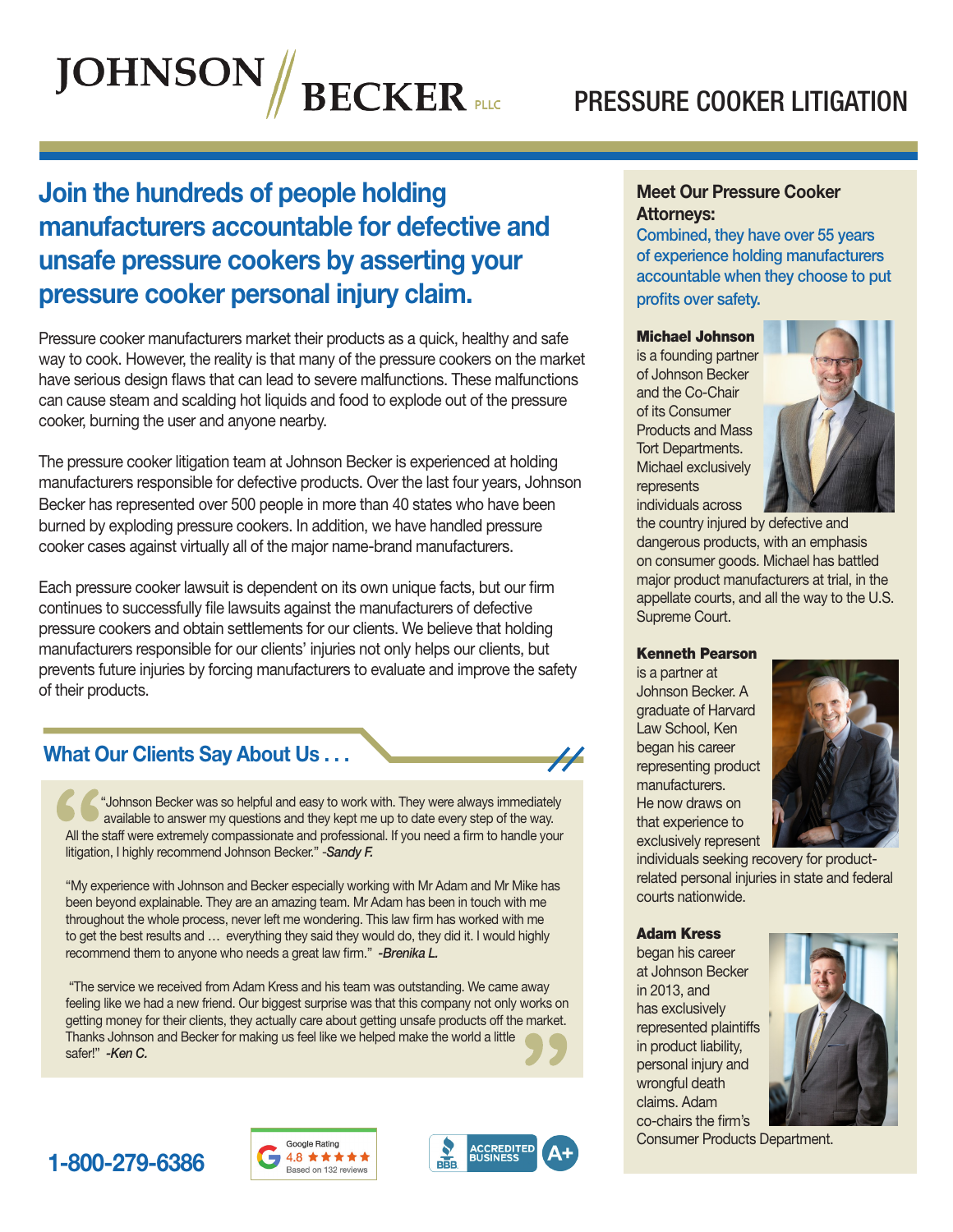#### Case 6:22-cv-00428-GMB Document 1 Filed 04/05/22 Page 2 of 15

2. Defendant touts the "safety"<sup>[1](#page-2-0)</sup> of its pressure cookers, and states that they cannot be opened while in use. Despite Defendant's claims of "safety," it designed, manufactured, marketed, imported, distributed, and sold, both directly and through third-party retailers, a product that suffers from serious and dangerous defects. Said defects cause significant risk of bodily harm and injury to its consumers.

3. Specifically, said defects manifest themselves when, despite Defendant's statements, the lid of the pressure cooker is removable with built-up pressure, heat, and steam still inside the unit. When the lid is removed under such circumstances, the pressure trapped within the unit causes the scalding hot contents to be projected from the unit and into the surrounding area, including onto the unsuspecting consumers, their families, and other bystanders. The Plaintiff in this case was able to remove the lid while the pressure cooker retained pressure, causing him serious and substantial bodily injuries and damages.

4. Defendant knew or should have known of these defects, but has nevertheless put profit ahead of safety by continuing to sell its pressure cookers to consumers, failing to warn said consumers of the serious risks posed by the defects, and failing to recall the dangerously defective pressure cookers regardless of the risk of significant injuries to Plaintiff and consumers like him.

5. Defendant ignored and/or concealed its knowledge of these defects in its pressure cookers from the Plaintiff in this case, as well as the public in general, in order to continue generating a profit from the sale of said pressure cookers, demonstrating a callous, reckless, willful, depraved indifference to the health, safety and welfare of Plaintiff and consumers like him.

<span id="page-2-0"></span><sup>1</sup> See, e.g. Instant Pot Duo User Manual, pgs. 4, 5, 9, 10. A copy of the User Manual is attached hereto as "Exhibit A".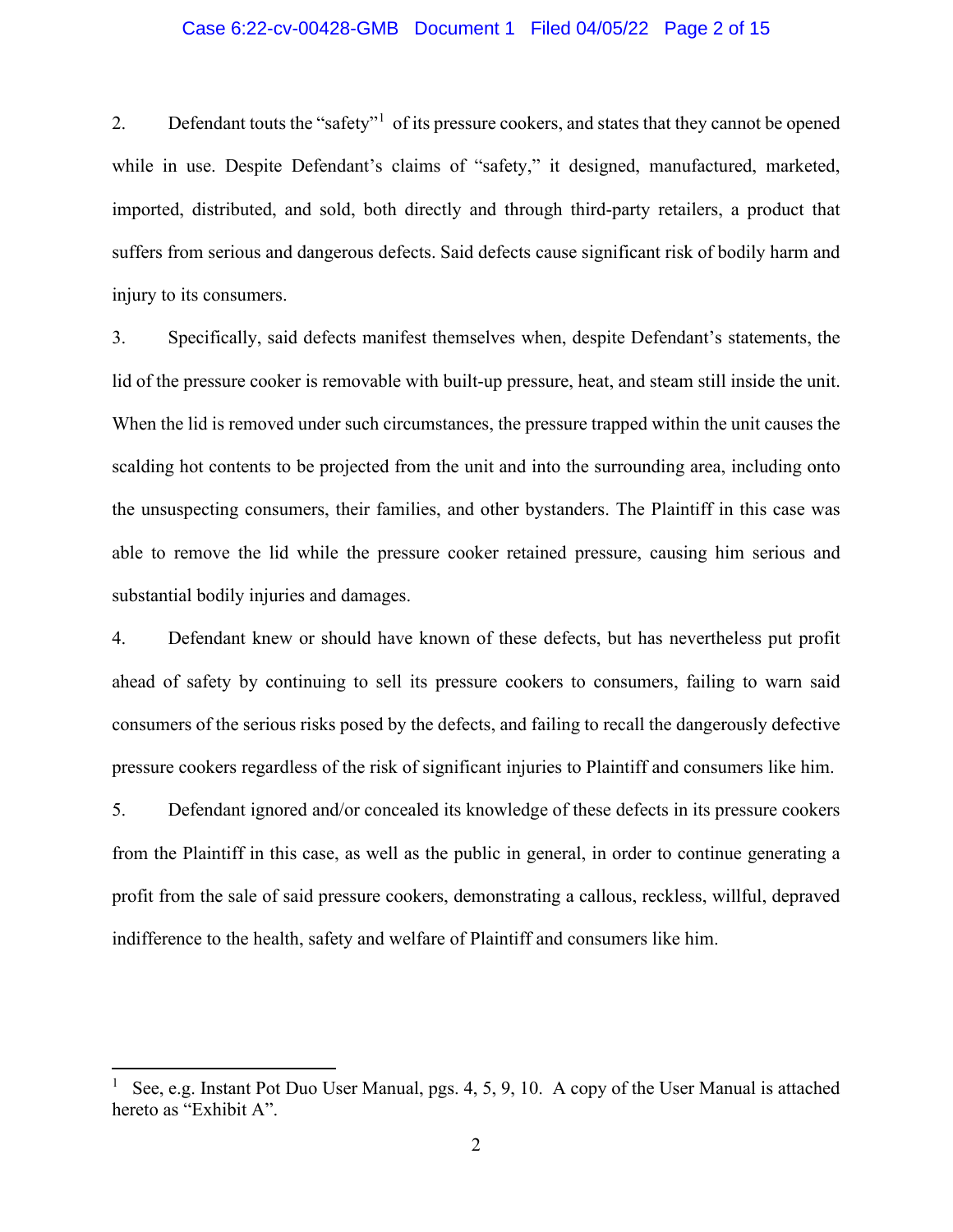# Case 6:22-cv-00428-GMB Document 1 Filed 04/05/22 Page 3 of 15

6. As a direct and proximate result of Defendant's conduct, the Plaintiff in this case incurred significant and painful bodily injuries, medical expenses, lost wages, physical pain, mental anguish, and diminished enjoyment of life.

# **PLAINTIFF RICHARD RIGGS, JR.**

7. Plaintiff is a resident and citizen of the City of Haleyville, County of Winston, State of Alabama.

8. On or around February 24, 2018, Plaintiff's daughters purchased a new Instant Pot pressure cooker Model IP-Duo as a gift for Plaintiff's wife.

9. On or about April 8, 2020, Plaintiff suffered serious and substantial burn injuries as the direct and proximate result of the pressure cooker's lid being able to be rotated and opened while the pressure cooker was still under pressure, during the normal, directed us of the pressure cooker, allowing its scalding hot contents to be forcefully ejected from the pressure cooker and onto Plaintiff. The incident occurred as a result of the failure of the pressure cooker's supposed "safety mechanisms,"<sup>[2](#page-3-0)</sup> which purport to keep the consumer safe while using the pressure cooker. In addition, the incident occurred as a result of Defendant's failure to redesign the pressure cooker, despite the existence of economical, safer alternative designs.

# **DEFENDANT INSTANT BRANDS INC.**

10. Defendant designed, manufactured, marketed, imported, distributed, and sold a variety of consumer kitchen products including pressure cookers, air fryers, and blenders, amongst others.

<span id="page-3-0"></span><sup>2</sup> *Id*. at 4 and 5.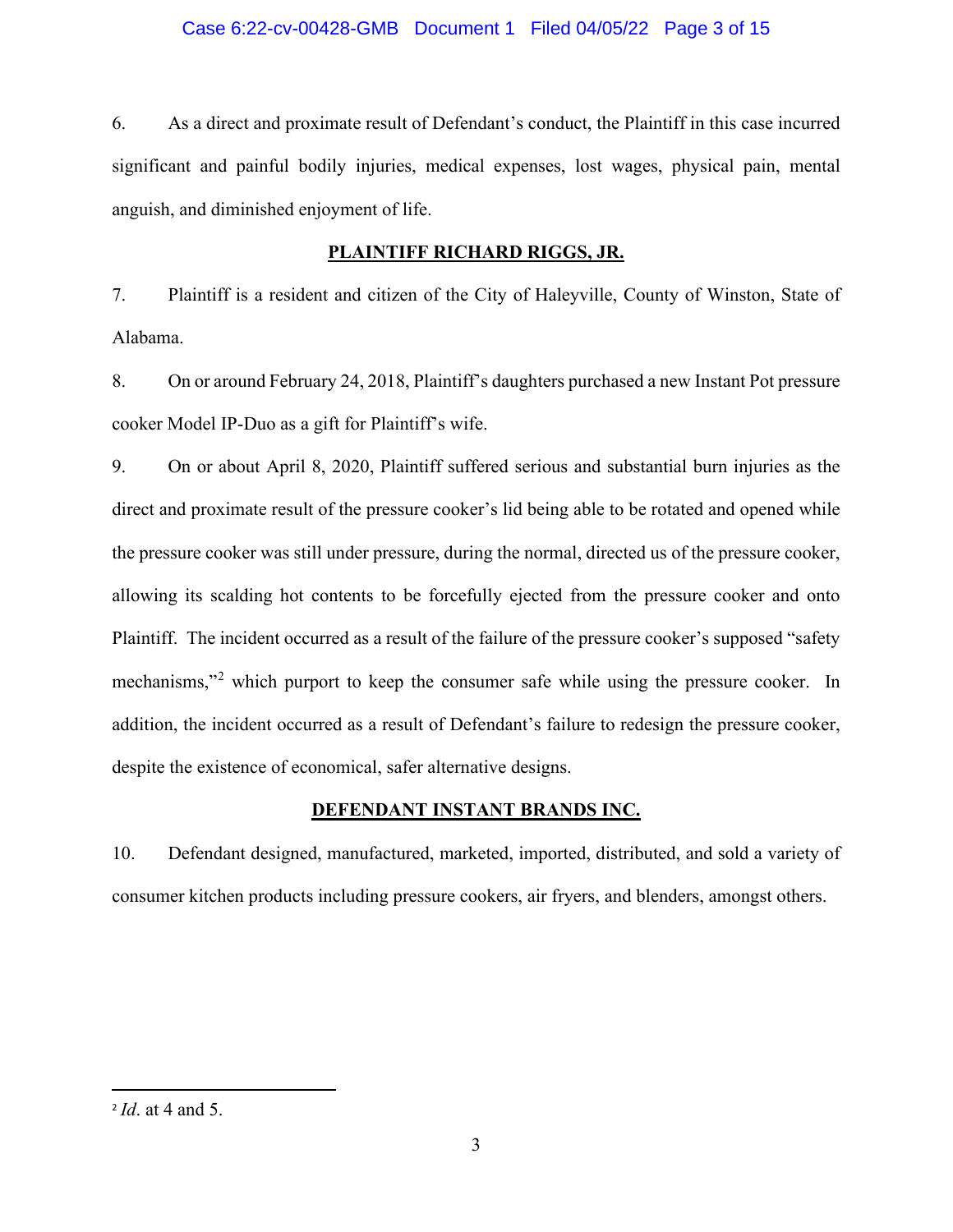#### Case 6:22-cv-00428-GMB Document 1 Filed 04/05/22 Page 4 of 15

11. Defendant boasts that "cooking with Instant Brands is everyday magic,"[3](#page-4-0) and that their products are "all designed to simplify the joys of home cooking, promote healthy lifestyles, and give you more time to enjoy great meals with the people you love."[4](#page-4-1)

12. Defendant Instant Brands is a Canadian corporation with is principal place of business at 495 March Road, Suite 200, Kanata, ON, Canada K2K 3G1, and as such is deemed to be a citizen of the Country of Canada.

### **JURISDICTION AND VENUE**

13. This Court has subject matter jurisdiction over this case pursuant to diversity jurisdiction prescribed by 28 U.S.C. § 1332 because the matter in controversy exceeds the sum or value of \$75,000, exclusive of interest and costs, and there is complete diversity between the parties.

14. Venue is proper in this Court pursuant to 28 U.S.C. § 1391 all or a substantial part of the events or omissions giving rise to this claim occurred in this district.

15. Venue is also proper in this Court pursuant to 28 U.S.C. § 1391 because Defendant has sufficient minimum contacts with the State of Alabama and intentionally availed itself of the markets within Alabama through the promotion, sale, marketing, and distribution of its products.

### **FACTUAL BACKGROUND**

16. Defendant is engaged in the business of designing, manufacturing, warranting, marketing, importing, distributing, and selling the pressure cookers at issue in this litigation.

<span id="page-4-0"></span><sup>3</sup> *See* <https://www.instanthome.com/about-us> (last accessed March 29, 2022)

<span id="page-4-1"></span><sup>4</sup> *Id.*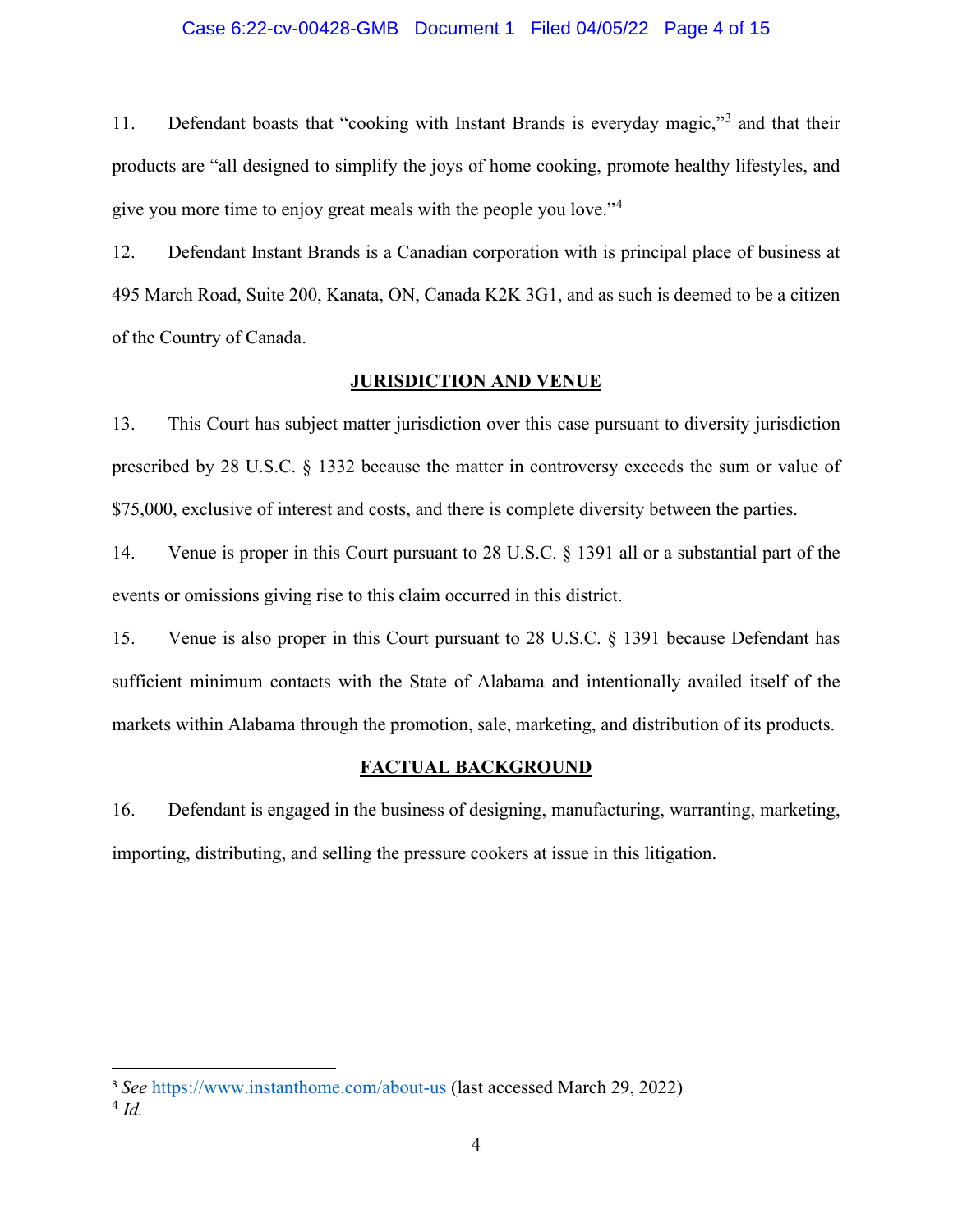### Case 6:22-cv-00428-GMB Document 1 Filed 04/05/22 Page 5 of 15

17. Defendant aggressively warrants, markets, advertises, and sells its pressure cookers as "[e]asy to use, easy to clean, fast, versatile, and convenient"[5](#page-5-0) and repeatedly boasts about its pressure cookers' purported "proven safety features."[6](#page-5-1)

18. For instance, the Defendant claims that its pressure cookers include a "safety feature to disable the cooker" and display a light that "flashes 'Lid' if the lid is not positioned correctly."<sup>[7](#page-5-2)</sup>

19. To further propagate its message, Defendant has used, and continues to utilize, numerous media outlets including, but not limited to, infomercials, social media websites such as YouTube, and third-party retailers. For example, the following can be found on Defendant's YouTube webpage entitled "Getting to Know Your Knew Instant Pot IP-DUO":

- a. "The first thing you need to know about your IP-DUO is that *you don't need to be afraid of it*, as many people are afraid of stovetop pressure cookers."[8](#page-5-3)
- b. "With 10 safety features built in, you can use your Instant Pot with confidence, *knowing that it is not going to explode*."[9](#page-5-4)
- c. "In addition, keep in mind that your Instant Pot operates at relatively low pressures

of 11 to 12 psi or lower, depending on the pressure setting that you use."<sup>[10](#page-5-5)</sup>

20. In a similar video entitled "Introducing Instant Pot IP-DUO series electric pressure cooker," spokesperson Laura Pazzaglia, founder of the website "Hip Pressure Cooking"[11](#page-5-6) boasts

<span id="page-5-0"></span><sup>5</sup> *See* <https://www.instanthome.com/product/instant-pot/duo/6-quart-pressure-cooker-v4> (last accessed March 29, 2022).

<span id="page-5-1"></span> $^6$  *Id.* 

<span id="page-5-2"></span><sup>7</sup> Instant Pot Duo User's Manual, pgs. 10, 21.

<span id="page-5-3"></span><sup>8</sup> <https://www.youtube.com/watch?v=w1RKj9E8TY0> (video with a runtime of 11:26) at 0:42- 0:46 (last accessed March 29, 2022).

<span id="page-5-4"></span> $9$  *Id.* at  $0:47 - 0:55$ .

<span id="page-5-5"></span><sup>&</sup>lt;sup>10</sup> *Id.* at 0:56 – 1:08. This apparently suggest that even if the lid is opened while the unit is still pressurized, it will not harm you.

<span id="page-5-6"></span><sup>&</sup>lt;sup>11</sup> *See* <https://www.hippressurecooking.com/> (last accessed March 29, 2022)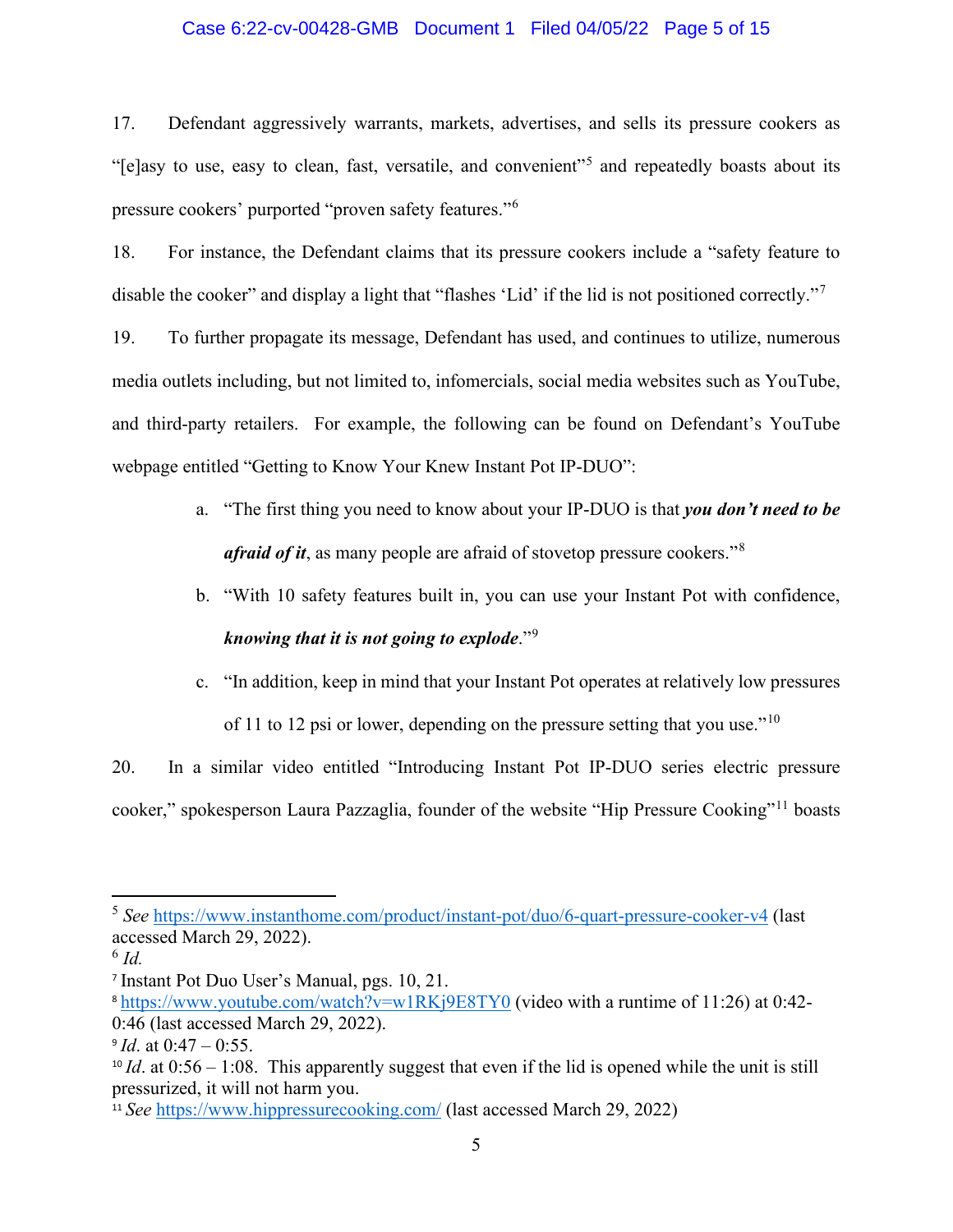#### Case 6:22-cv-00428-GMB Document 1 Filed 04/05/22 Page 6 of 15

of the pressure cooker's "10 safety features," stating that this "new model detects the position of the lid" and "once the lid is locked, and the contents are under pressure, *there's no way to open the pressure cooker*."[12](#page-6-0)

21. According to the User's Manual accompanying each individual unit sold, the pressure cookers purportedly to comply with a "high safety standard" and feature "10 safety mechanisms and UL safety certification,"<sup>[13](#page-6-1)</sup> misleading the consumer into believing that the pressure cookers are reasonably safe for their normal, intended use.

22. By reason of the forgoing acts or omissions, the above-named Plaintiff used the pressure cooker with the reasonable expectation that it was properly designed and manufactured, free from defects of any kind, and that it was safe for its intended, foreseeable use of cooking.

23. Plaintiff used the pressure cooker for its intended purpose of preparing meals for himself and/or his family and did so in a manner that was reasonable and foreseeable by the Defendant.

24. However, the aforementioned pressure cooker was defectively and negligently designed and manufactured by the Defendant in that it failed to properly function as to prevent the lid from being removed with normal force while the unit remained pressurized, despite the appearance that all the pressure had been released, during the ordinary, foreseeable and proper use of cooking food with the product; placing the Plaintiff, his family, and similar consumers in danger while using the pressure cookers.

25. Defendant's pressure cookers possess defects that make them unreasonably dangerous for their intended use by consumers because the lid can be rotated and opened while the unit remains pressurized.

<span id="page-6-0"></span> $12 \text{ https://www.youtube.com/watch?v=bVA2EqPf0s0}$  $12 \text{ https://www.youtube.com/watch?v=bVA2EqPf0s0}$  $12 \text{ https://www.youtube.com/watch?v=bVA2EqPf0s0}$  (video with a runtime of 8:30) (last accessed March 29, 2022).

<span id="page-6-1"></span><sup>13</sup> *See* Instant Pot IP-DUO User's Manual, pg. 5.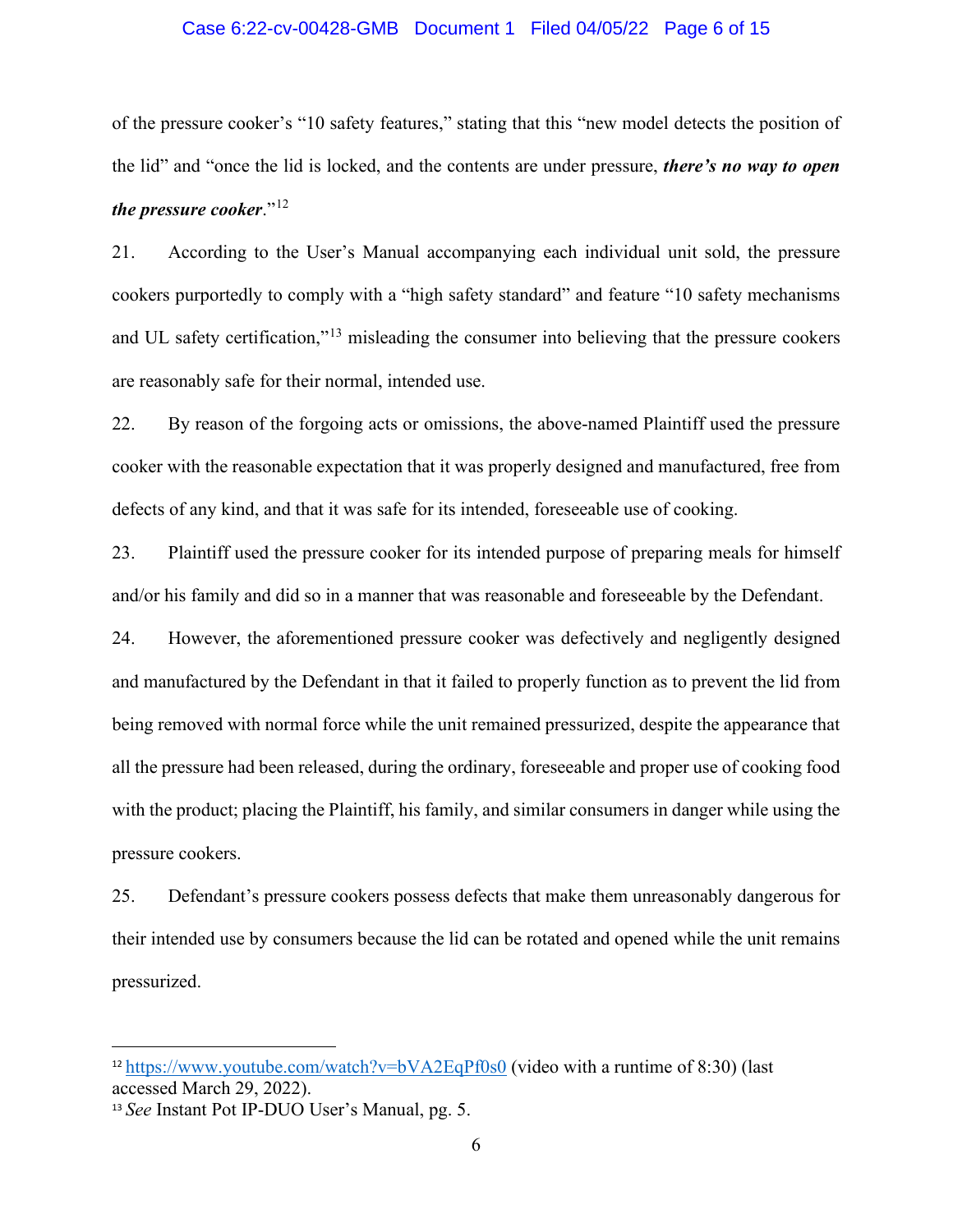#### Case 6:22-cv-00428-GMB Document 1 Filed 04/05/22 Page 7 of 15

26. Further, Defendant's representations about "safety" are not just misleading, they are flatly wrong, and put innocent consumers like Plaintiff directly in harm's way.

27. Economic, safer alternative designs were available that could have prevented the Pressure Cooker's lid from being rotated and opened while pressurized.

28. Defendant knew or should have known that its pressure cookers possessed defects that pose a serious safety risk to Plaintiff and the public. Nevertheless, Defendant continues to ignore and/or conceal their knowledge of the pressure cookers' defects from the general public and continues to generate a substantial profit from the sale of its pressure cookers, demonstrating a callous, reckless, willful, and depraved indifference to the health, safety, and welfare of Plaintiff and others like him.

29. As a direct and proximate result of Defendant's intentional concealment of such defects, its failure to warn consumers of such defects, its negligent misrepresentations, its failure to remove a product with such defects from the stream of commerce, and its negligent design of such products, Plaintiff used an unreasonably dangerous pressure cooker, which resulted in significant and painful bodily injuries upon Plaintiff's simple removal of the lid of the Pressure Cooker.

30. Consequently, the Plaintiff in this case seeks compensatory damages resulting from the use of Defendant's pressure cooker as described above, which has caused the Plaintiff to suffer from serious bodily injuries, medical expenses, lost wages, physical pain, mental anguish, diminished enjoyment of life, and other damages.

#### **SPECIFIC COUNTS**

# **COUNT ONE AS TO AS TO INSTANT BRANDS, INC. ALABAMA EXTENDED MANUFACTURER'S LIABILITY DOCTRINE**

31. Plaintiff incorporates by reference each preceding and succeeding paragraphs as though set forth fully at length herein.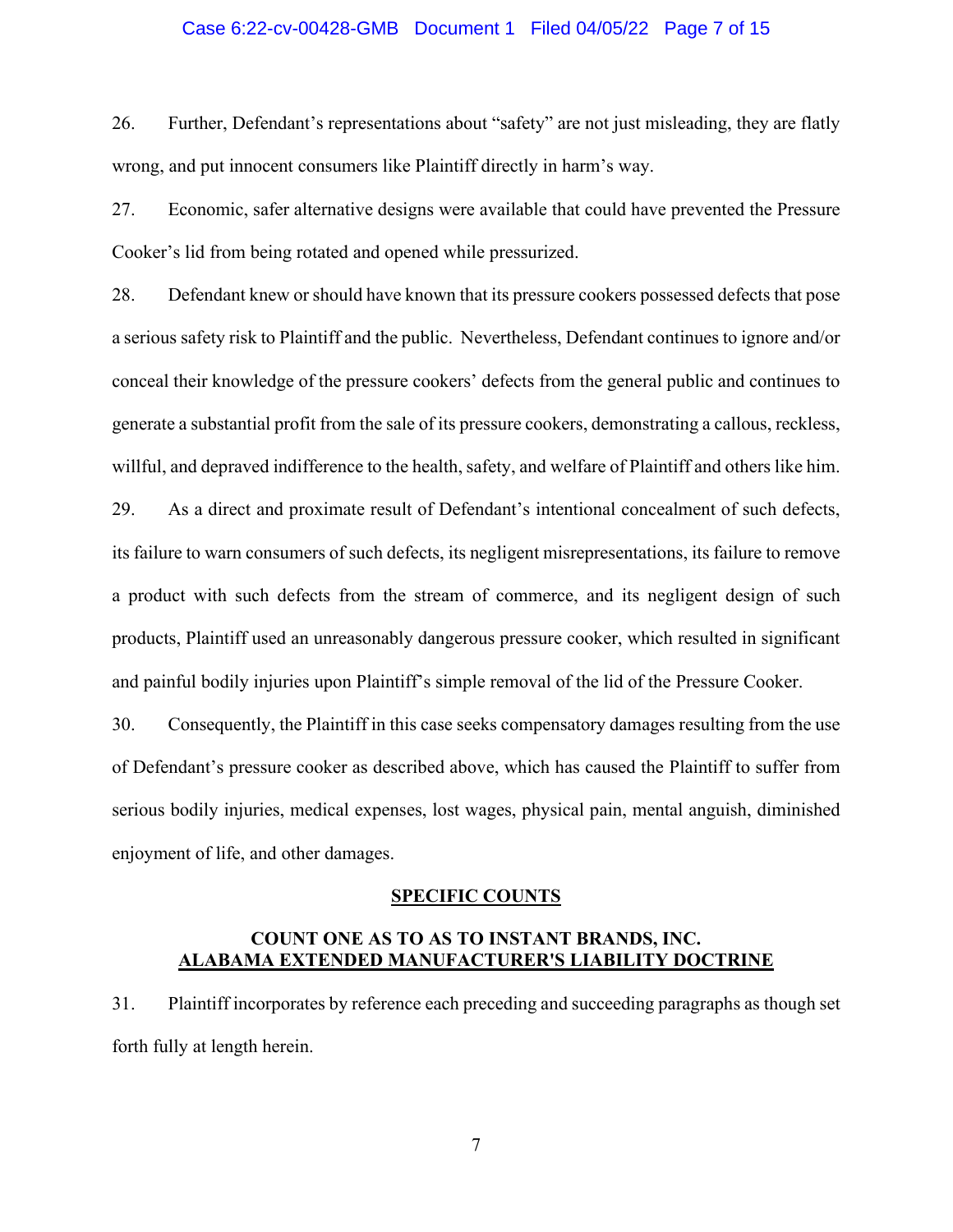#### Case 6:22-cv-00428-GMB Document 1 Filed 04/05/22 Page 8 of 15

32. Defendant Instant Brands designed, manufactured, sold, distributed, marketed, and supplied the Subject Pressure Cooker, which was designed in a defective condition; defectively manufactured; contained inadequate and incomplete warnings for foreseeable consumers and users; and were otherwise unreasonably dangerous for its intended use by foreseeable consumers, including Plaintiff.

33. The Subject Pressure Cooker was unreasonably dangerous in design and manufacture due to the lid of the pressure cooker being removable with built-up pressure, heat, and steam still inside the unit.

34. Defendant Instant Brands failed to act reasonably in choosing a design of the Subject Pressure Cooker that did not prevent the lid from being removed while still pressurized.

35. Defendant Instant Brands could have used a safer alternative design to prevent the lid from being removed while still pressurized.

36. At the time the Subject Pressure Cookers were manufactured and sold by Defendant Instant Brands they were defective, unsafe, and unreasonably dangerous for their intended and foreseeable use(s) by consumers, including Plaintiff, due to these manufacturing defects or omissions by Defendant.

37. The manufacturing defects of the Subject Pressure Cooker allowed the lid of the pressure cooker to be removed with built-up pressure, heat and steam still inside the unit, leading to serious personal injuries like those described herein in this Complaint.

38. Defendant Instant Brands failed to conduct adequate safety testing and inspection of the Subject Pressure Cooker.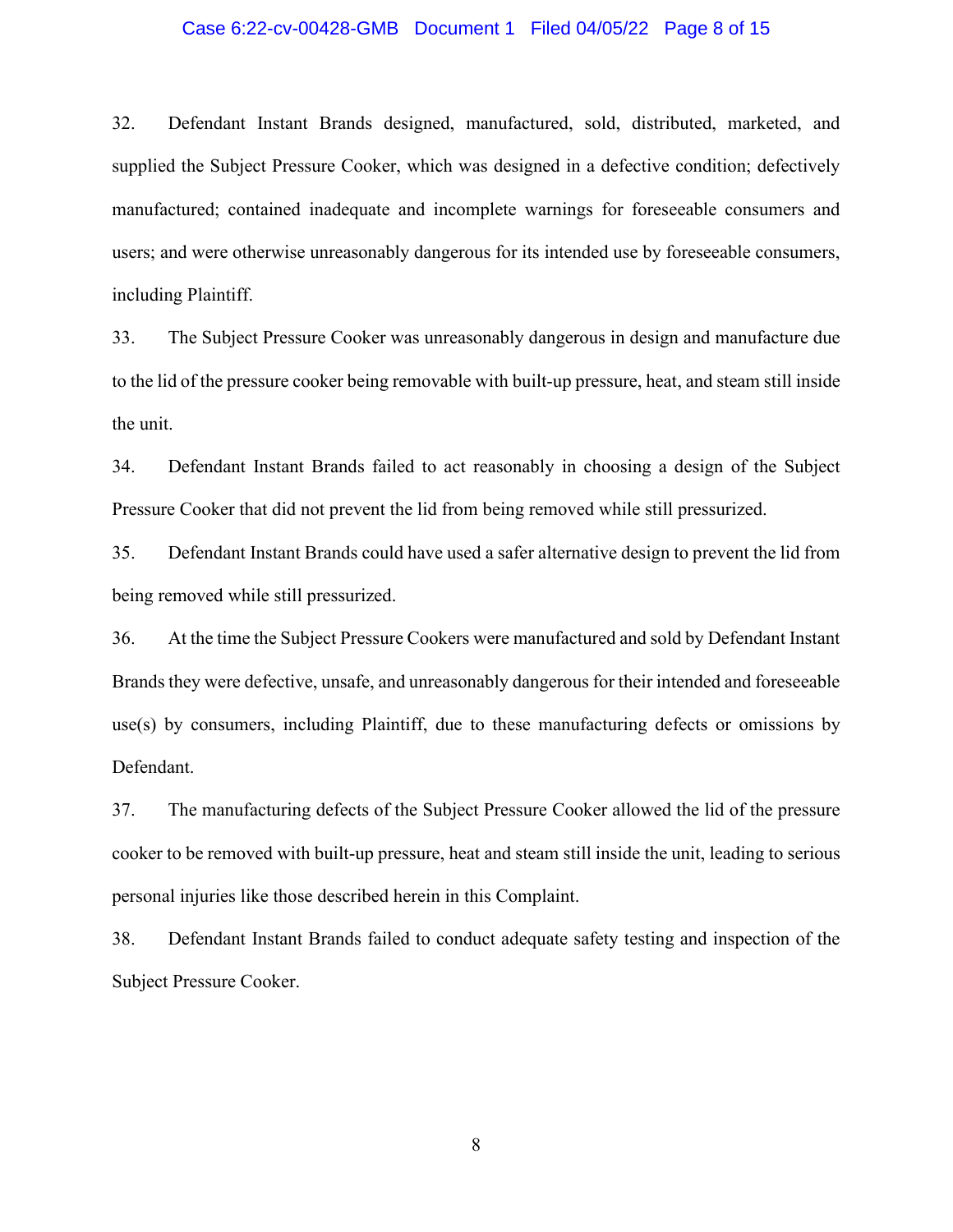#### Case 6:22-cv-00428-GMB Document 1 Filed 04/05/22 Page 9 of 15

39. The Subject Pressure Cooker did not contain adequate warnings or instructions for use, making it defective and unreasonably dangerous to consumers and foreseeable users of the Subject Pressure Cooker, including Plaintiff.

40. Defendant Instant Brands failed to warn foreseeable users and consumers, including Plaintiff, of any specific risk of harm, including that the Subject Pressure Cooker could suddenly and unexpectedly explosively separate from the unit during its normal directed use.

41. The Subject Pressure Cooker was expected to reach and did reach the intended consumers, including Plaintiff, without substantial change in the condition in which it was sold.

42. A reasonable consumer, including Plaintiff, would not have reason to expect that the lid Subject Pressure Cooker could suddenly and unexpectedly explosively separate from the unit during its normal directed use.

43. Plaintiff did not misuse or materially alter the Subject Pressure Cooker and is unaware as to how he could have avoided the incident.

44. At the time they were sold, Defendant Instant Brands knew or should have known that the lid on the Subject Pressure Cookers could suddenly and unexpectedly explosively separate from the unit during its normal directed use.

45. The design and manufacturing defects contained within the Subject Pressure Cooker, as well as Defendant Instant Brands inadequate warnings and instructions for the use of the Subject Pressure Cooker, were the proximate causes of, directly resulted in, and/or substantially contributed to the injuries sustained by Plaintiff and her resulting damages, for which the Defendants in this case are liable.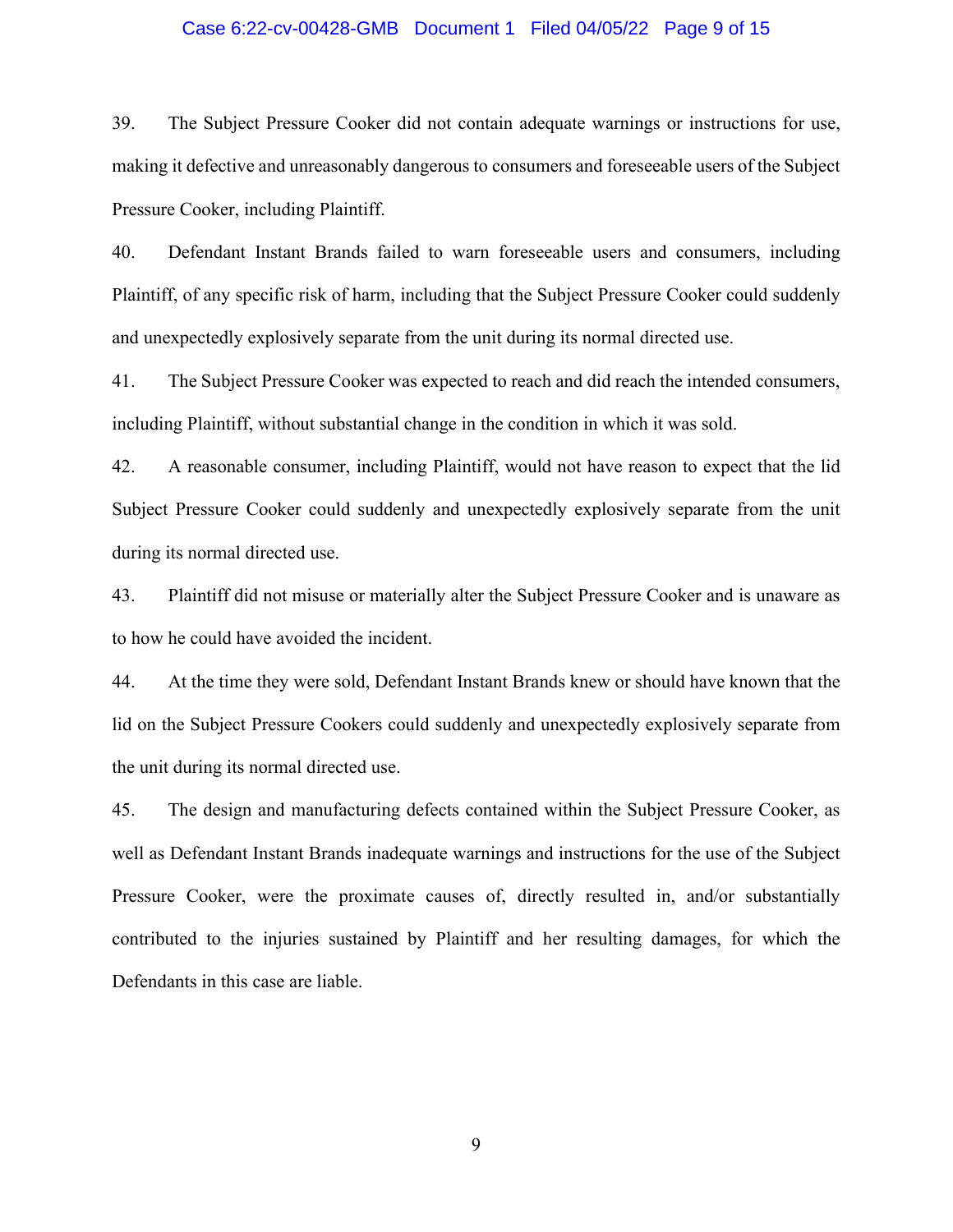#### Case 6:22-cv-00428-GMB Document 1 Filed 04/05/22 Page 10 of 15

46. By reason of the foregoing, Plaintiff demands judgment against Defendant Instant Brands for compensatory damages, together with interest, costs of suit, attorneys' fees, and all such other and further relief as the Court deems proper.

# **COUNT TWO AS TO INSTANT BRANDS, INC. NEGLIGENCE/WANTONNESS**

47. Plaintiff incorporates by reference each preceding and succeeding paragraphs as though set forth fully at length herein.

48. Defendant Instant Brands had a duty of reasonable care to design, manufacture, market, and sell non-defective pressure cookers that are reasonably safe for their intended uses by consumers, such as Plaintiff and his family.

49. Defendant Instant Brands failed to exercise ordinary care in the manufacture, sale, warnings, quality assurance, quality control, distribution, advertising, promotion, sale and marketing of its pressure cookers in that Defendant knew or should have known that said pressure cookers created a high risk of unreasonable harm to the Plaintiff and consumers alike.

50. Defendant Instant Brands was negligent in the design, manufacture, advertising, warning, marketing, and sale of its pressure cookers in that, among other things, it:

- a. Failed to use due care in designing and manufacturing the pressure cookers to avoid the aforementioned risks to individuals;
- b. Placed an unsafe product into the stream of commerce;
- c. Aggressively over-promoted and marketed its pressure cookers through television, social media, and other advertising outlets; and
- d. Were otherwise careless or negligent.

51. Despite the fact that Defendant knew or should have known that consumers were able to remove the lid while the pressure cookers were still pressurized, Defendant continued to market its pressure cookers to the general public (and continues to do so).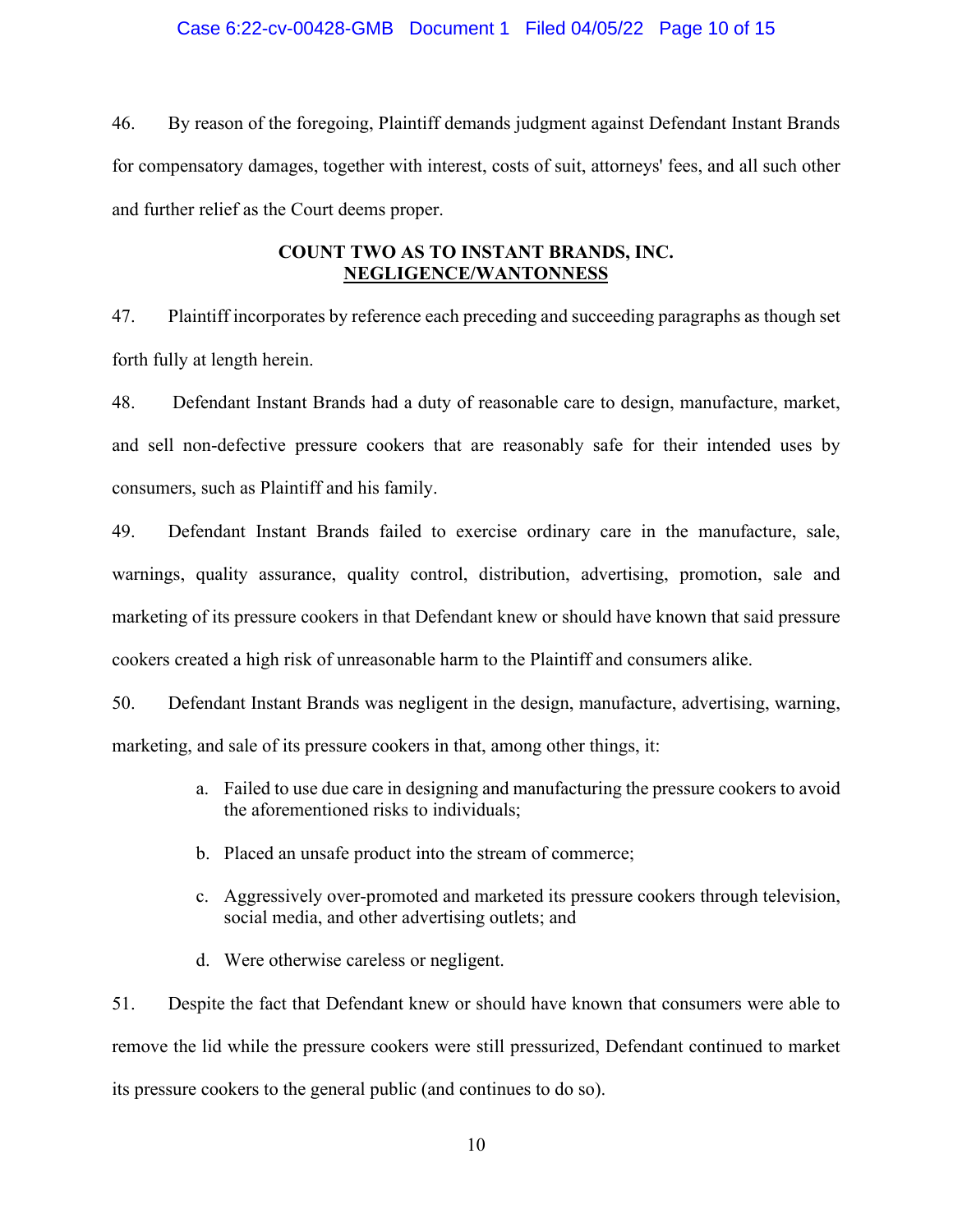# Case 6:22-cv-00428-GMB Document 1 Filed 04/05/22 Page 11 of 15

52. By reason of the foregoing, Plaintiff demands judgment against Defendant Instant Brands for compensatory damages, together with interest, costs of suit, attorneys' fees, and all such other and further relief as the Court deems proper.

# **COUNT THREE AS TO INSTANT BRANDS, INC. BREACH OF IMPLIED WARRANTY OF FITNESS FOR A PARTICULAR PURPOSE**

53. Plaintiff incorporates by reference each preceding and succeeding paragraphs as though set forth fully at length herein.

54. Defendant Instant Brands manufactured, supplied, and sold their pressure cookers with an implied warranty that they were fit for the particular purpose of cooking quickly, efficiently and safely.

55. Members of the consuming public, including consumers such as the Plaintiff, were the intended third-party beneficiaries of the warranty.

56. Defendant's pressure cookers were not fit for the particular purpose as a safe means of cooking, due to the unreasonable risks of bodily injury associated with their use.

57. The Plaintiff reasonably relied on Defendant's representations that its pressure cookers were a quick, effective, and safe means of cooking.

58. Defendant's breach of the implied warranty of fitness for a particular purpose wasthe direct and proximate cause of Plaintiff's injuries and damages.

59. By reason of the foregoing, Plaintiff demands judgment against Defendant Instant Brands for compensatory damages, together with interest, costs of suit, attorneys' fees, and all such other and further relief as the Court deems proper.

# **COUNT FOUR AS TO INSTANT BRANDS, INC. BREACH OF IMPLIED WARRANTY OF MERCHANTABILITY**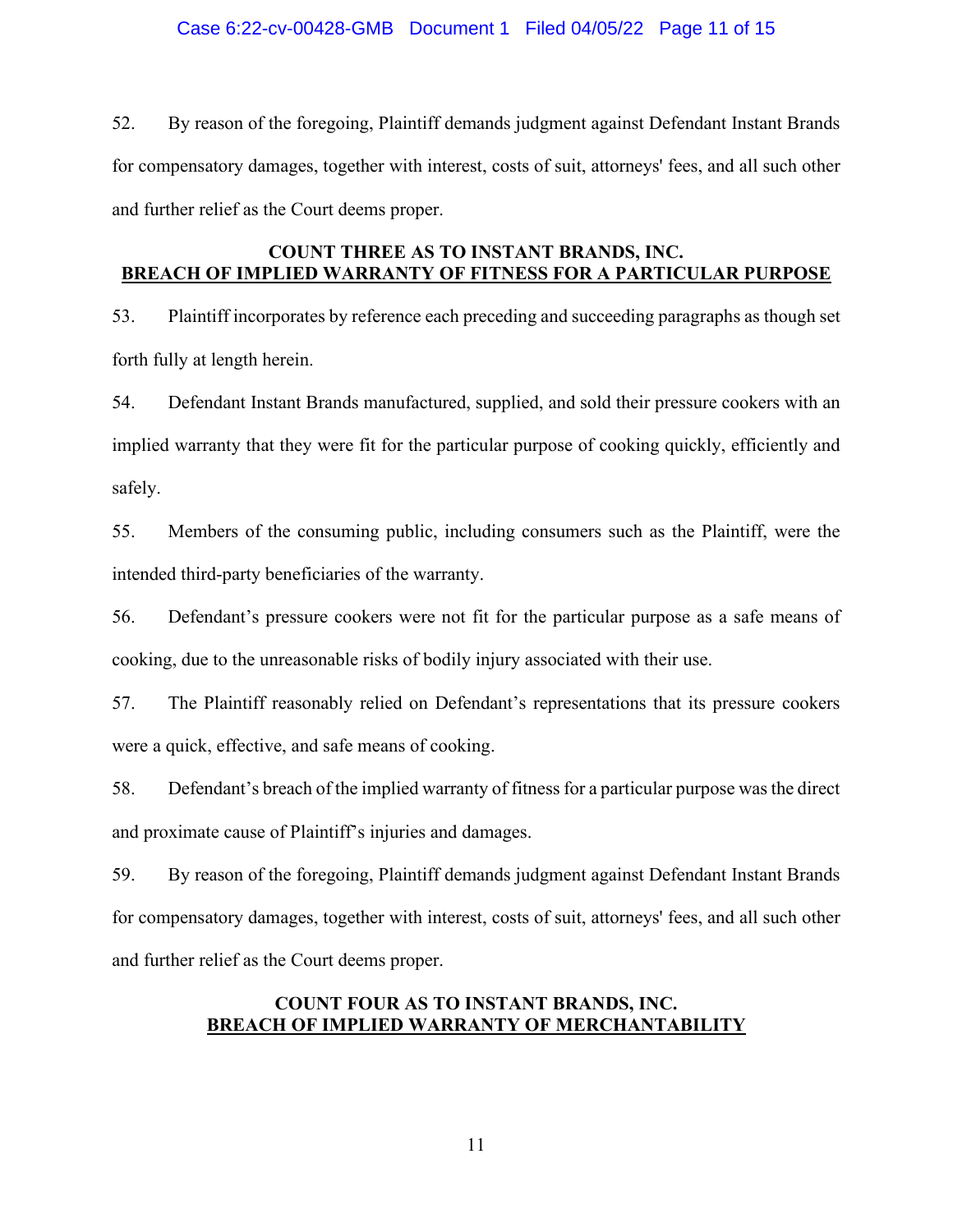#### Case 6:22-cv-00428-GMB Document 1 Filed 04/05/22 Page 12 of 15

60. Plaintiff incorporates by reference each preceding and succeeding paragraphs as though set forth fully at length herein.

61. At the time Defendant Instant Brands marketed, distributed, and sold their pressure cookers to the Plaintiff's daughters in this case, Defendant warranted that its pressure cookers were merchantable and fit for the ordinary purposes for which they were intended.

62. Members of the consuming public, including consumers such as the Plaintiff, were intended third-party beneficiaries of the warranty.

63. Defendant's pressure cookers were not merchantable because they had the propensity to lead to the serious personal injuries as described herein in this Complaint.

64. Plaintiff used the pressure cooker with the reasonable expectation that it was properly designed and manufactured, free from defects of any kind, and that it was safe for its intended, foreseeable use of cooking.

65. Defendant's breach of implied warranty of merchantability was the direct and proximate cause of Plaintiffs' injury and damages

66. By reason of the foregoing, Plaintiff demands judgment against Defendant Instant Brands for compensatory damages, together with interest, costs of suit, attorneys' fees, and all such other and further relief as the Court deems proper.

#### **INJURIES & DAMAGES**

67. As a direct and proximate result of Defendant's negligence and wrongful misconduct as described herein, Plaintiff has suffered and will continue to suffer physical and emotional injuries and damages including past, present, and future physical and emotional pain and suffering as a result of the incident on or about April 8, 2020. Plaintiff is entitled to recover damages from Defendant for these injuries in an amount which shall be proven at trial.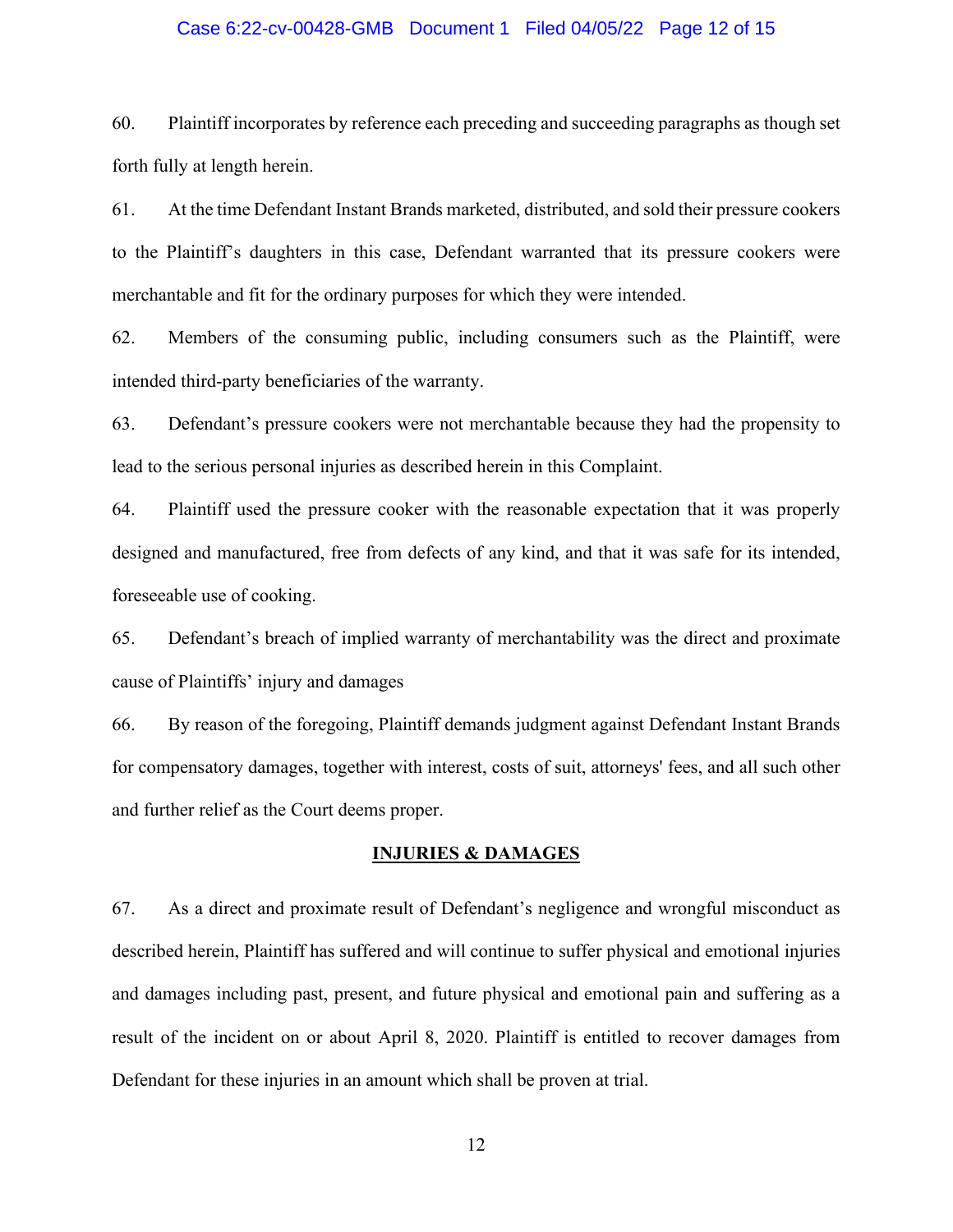#### Case 6:22-cv-00428-GMB Document 1 Filed 04/05/22 Page 13 of 15

68. As a direct and proximate result of Defendant's negligence and wrongful misconduct, as set forth herein, Plaintiff has incurred and will continue to incur the loss of full enjoyment of life and disfigurement as a result of the incident on or about April 8, 2020. Plaintiff is entitled to recover damages for loss of the full enjoyment of life and disfigurement from Defendant in an amount to be proven at trial.

69. As a direct and proximate cause of Defendant's negligence and wrongful misconduct, as set forth herein, Plaintiff has incurred medical treatment, as well as other expenses, as a result of the severe burns he suffered as a result of the incident on or about April 8, 2020. Plaintiff is entitled to recover damages from Defendants for his past, present and future medical and other expenses in an amount which shall be proven at trial.

#### **PRAYER FOR RELIEF**

**WHEREFORE**, Plaintiff demands judgment against the Defendant for damages, to which he is entitled by law, as well as all costs of this action, interest and attorneys' fees, to the full extent of the law, whether arising under the common law and/or statutory law, including:

- a. judgment for Plaintiff and against Defendant;
- b. damages to compensate Plaintiff for his injuries, economic losses, and pain and suffering sustained as a result of the use of the Defendant's pressure cookers;
- c. pre and post judgment interest at the lawful rate;
- d. exemplary, punitive, and treble damages on all applicable Counts as permitted by the law;
- e. a trial by jury on all issues of the case;
- f. an award of attorneys' fees; and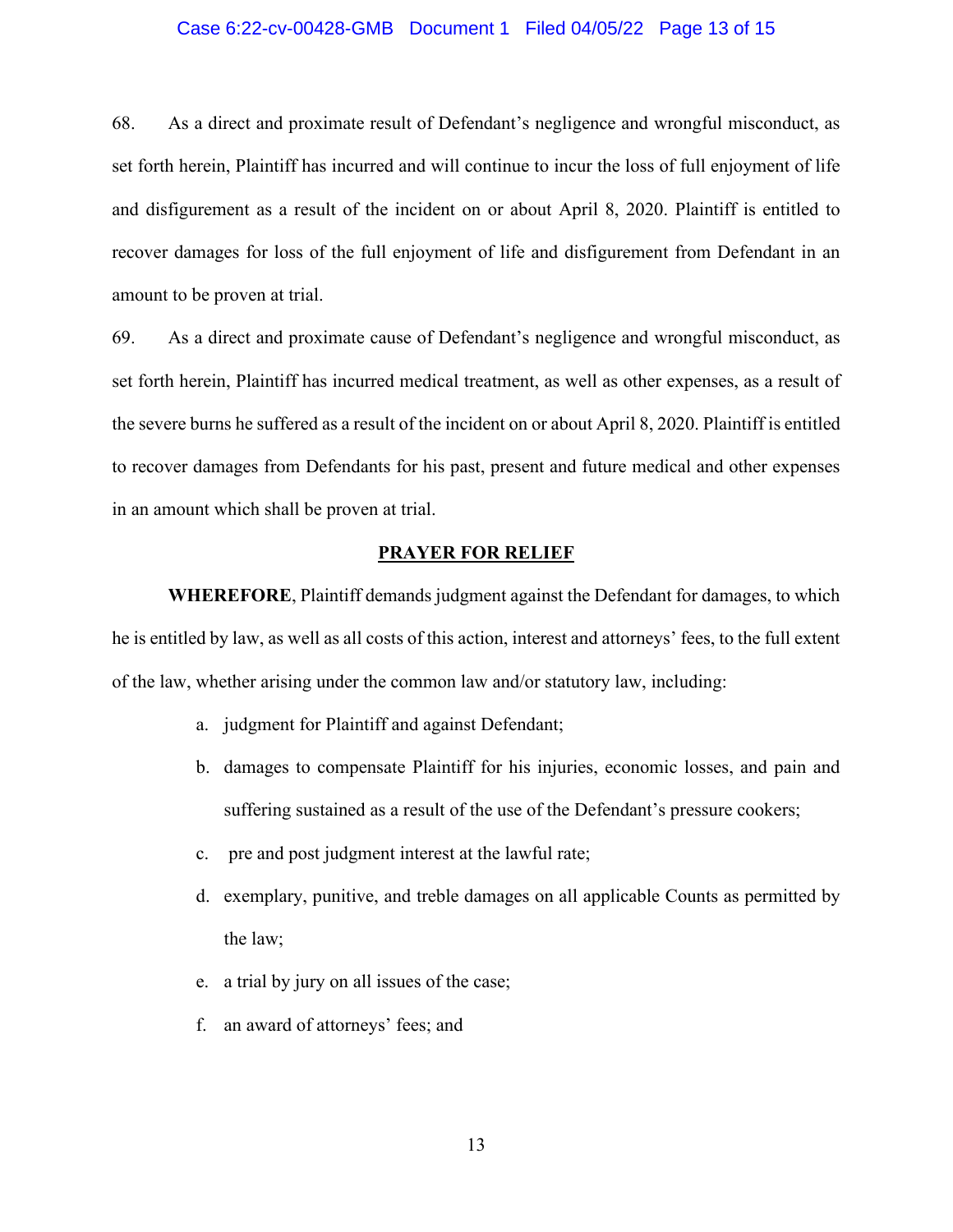g. for any other relief as this Court may deem equitable and just, or that may be available under the law of another forum to the extent the law of another forum is applied, including but not limited to all reliefs prayed for in this Complaint and in the foregoing Prayer for Relief.

# **DEMAND FOR JURY DEMAND**

Plaintiff demands a trial by jury on all counts and as to all issues.

Respectfully submitted,

# Dated: <u>April 5, 2022</u> **HENINGER GARRISON DAVIS, LLC**

By: */s/ William L., Bross* William L. Bross (ASB-9703-O71W) Mark Ekonen (ASB-0204-R79E) 2224 1st Avenue N. Birmingham, AL 35203 Telephone: (205) 326-3336 Fax: (205) 326-3332 Email: [william@hgdlawfirm.com](mailto:william@hgdlawfirm.com) [mark@hgdlawfirm.com](mailto:mark@hgdlawfirm.com)

*In association with***:**

# **JOHNSON BECKER, PLLC**

Adam J. Kress, Esq. (MN Bar #0397289) *Pro Hac Vice to be filed* 444 Cedar Street, Suite 1800 St. Paul, MN 55101 Telephone: (612) 436-1800 Fax: (612) 436-1801 Email: akress@johnsonbecker.com

# *ATTORNEYS FOR PLAINTIFF*